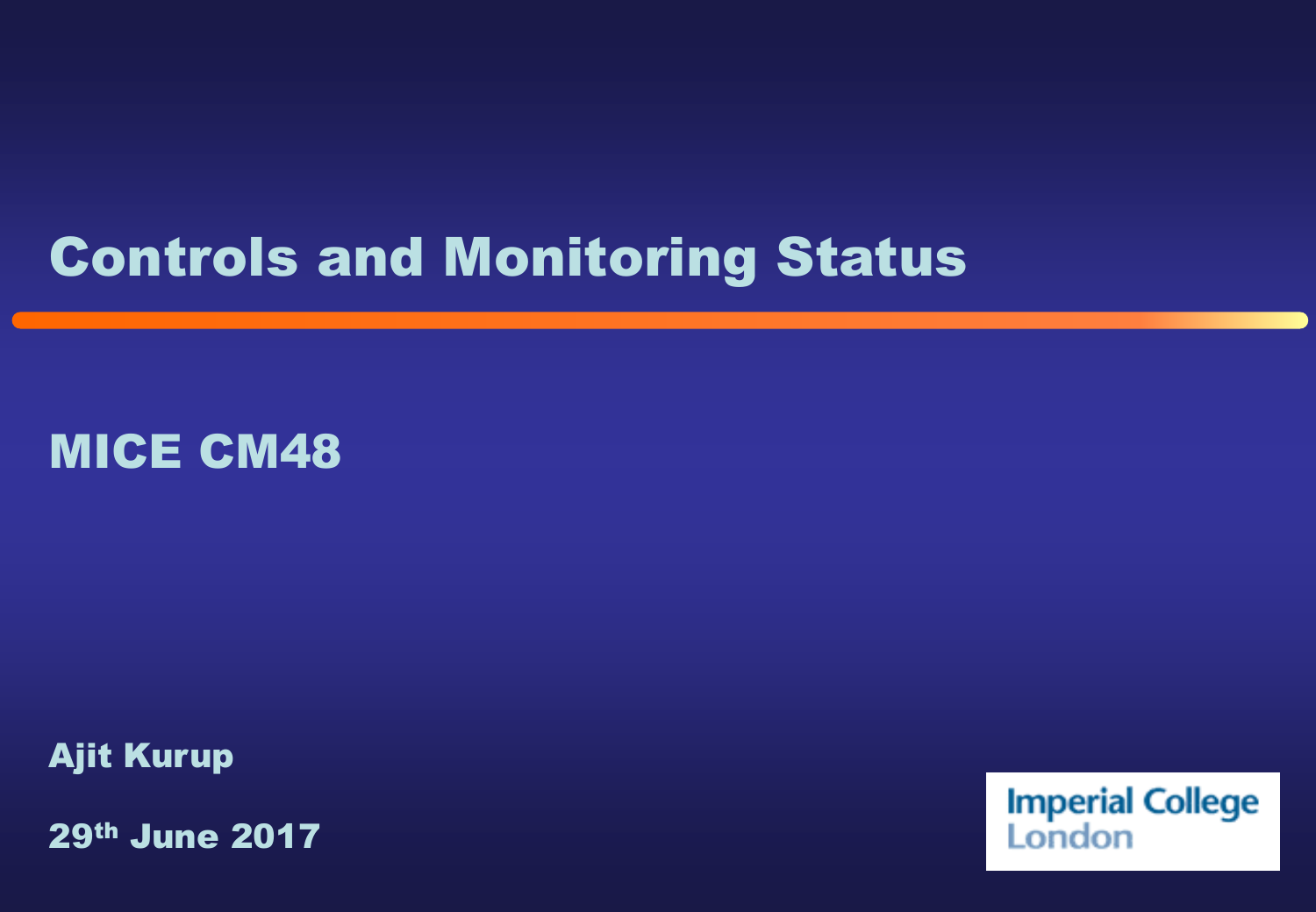### Introduction

- Progress since CM47
	- Summary of C&M during User Cycle 2016/05 (Feb-Mar 2017).
	- Improvements for User Cycle 2017/01 (May 2017).
	- Summary of C&M during User Cycle 2017/01.
- Current status.
	- Summary of improvements to the functionality.
	- Preparations for next data taking run.
	- Outstanding issues.
- Summary.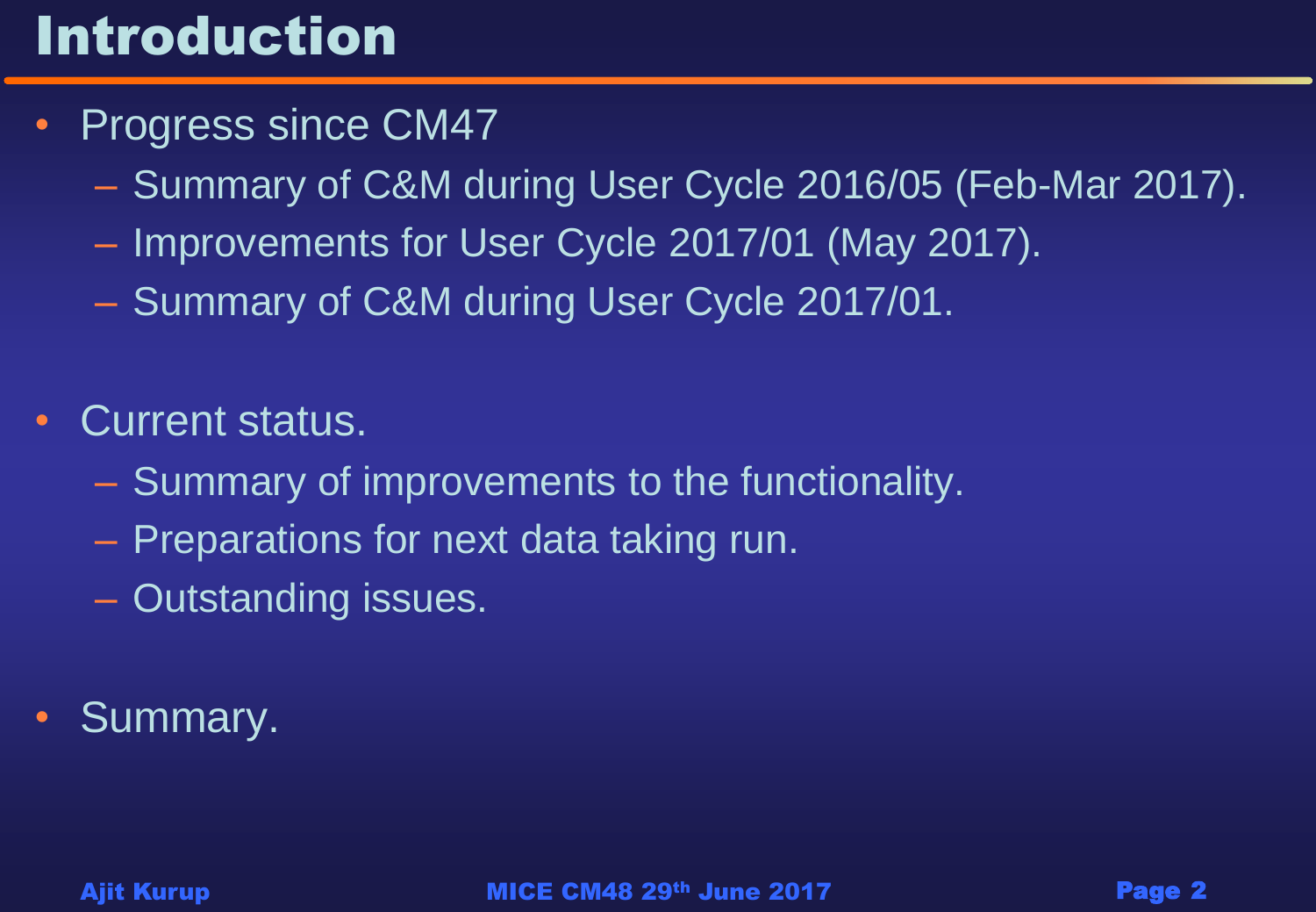#### Summary of User Cycle 2016/05 (Feb-Mar 2017)

- Aim was to stabilise current implementation of the controls software and to fix bugs.
- Bring pro version of the repository up to date and write utility scripts to facilitate separation of development and production environments.
	- Major milestone.
- Move all iocs which were running in dev to pro.
	- All were done except RackMon (because this is connected to the UPSs).
- Archiver
	- The configuration for each system was state dependent.
	- Problematic if the state being transitioned to does not include an important PV.
	- Requires restart of the archiver when states change. Short period when PVs are not archived.
	- Feature was removed. Static configuration implemented which includes all PVs to be archived.
		- State machines still managed to restart the archiver on state transitions causing breaks in archived PV data.
- Many bug fixes but overall running was stable!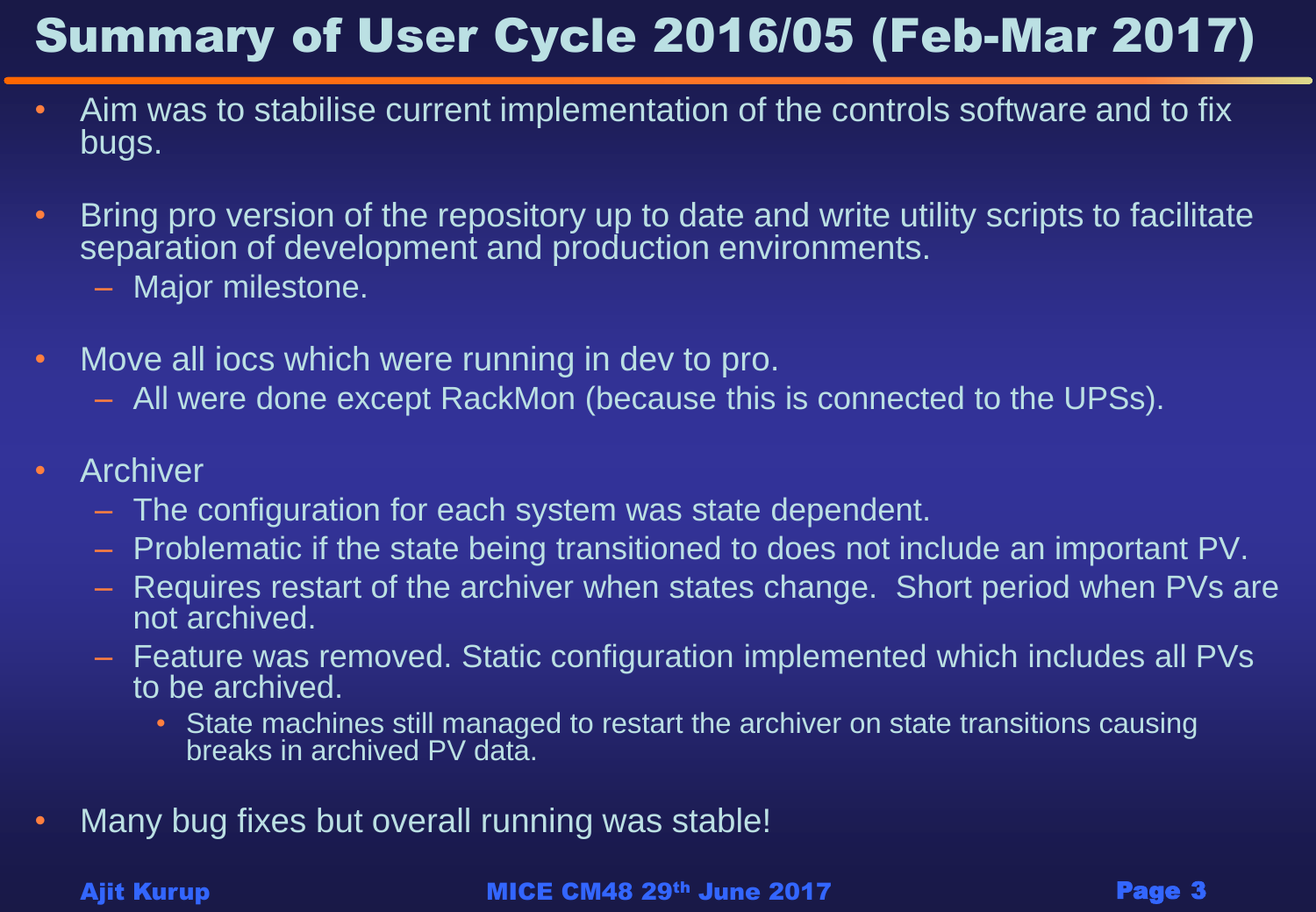#### Improvements for User Cycle 2017/01 (May 2017)

- Update settings and improve robustness, functionality and maintainability.
- Re-organisation of ALH config files and spreadsheets to facilitate automatic generation of ALH config files and application of alarm limits.
	- Unify naming.
	- Create spreadsheet for environment, services and computing.
		- Consolidate ALH and archiver config files.
		- Avoid manually updating.
	- Makefile to auto-generate ALH and archiver config files and to upload to the CDB from the spreadsheets.
- MOM panel to force a system into a particular state. Fixed design flaw in the state machines and added explicit indicator to the gui. Tested this with the DS with help from Mike Courthold. Pushed changes to all other systems. Documentation for MOM has been written.

| <b>MOM Control Panel</b> |                                        |                         |                    |  |                |              |               |                       |
|--------------------------|----------------------------------------|-------------------------|--------------------|--|----------------|--------------|---------------|-----------------------|
| <b>State Machines</b>    |                                        |                         |                    |  | <b>AutoSMS</b> |              |               |                       |
| <b>System</b>            | <b>State</b>                           | <b>Manual Selection</b> | <b>SM Disabled</b> |  | <b>System</b>  | <b>Reset</b> | <b>Status</b> | <b>Expert</b><br>List |
| BL:                      | Offline                                | Offline                 | <b>YES</b>         |  | BL:            |              | No alarms     | View                  |
| TGT:                     |                                        |                         | <b>YES NO</b>      |  | TGT:           |              |               | View                  |
| DS:                      | Powered                                | SM Enabled $\Box$       | NO                 |  | DS:            |              | No alarms     | View                  |
| DET:                     | Offline                                | SM Enabled _            | <b>NO</b>          |  | DET:           |              | No alarms     | View                  |
| TKU:                     | Running                                | Running                 | <b>YES</b>         |  | TKU:           |              | No alarms     | View                  |
| TKD:                     | Offline                                | Offline                 | <b>YES</b>         |  | TKD:           |              | No alarms     | View                  |
| SSU:                     | Offline                                | SM Enabled _            | <b>NO</b>          |  | SSU:           |              | No alarms     | View                  |
| SSD:                     | Offline                                | Offline                 | <b>YES</b>         |  | SSD:           |              | No alarms     | View                  |
| FCD:                     | Offline                                | Offline                 | <b>YES</b>         |  | FCD:           |              | No alarms     | View                  |
|                          |                                        |                         |                    |  |                |              |               |                       |
|                          | <b>Offline</b><br><b>MICE State:</b>   |                         |                    |  |                |              |               |                       |
|                          | SSH open<br><b>SSH open</b><br>Offline |                         |                    |  | <b>Exit</b>    |              |               |                       |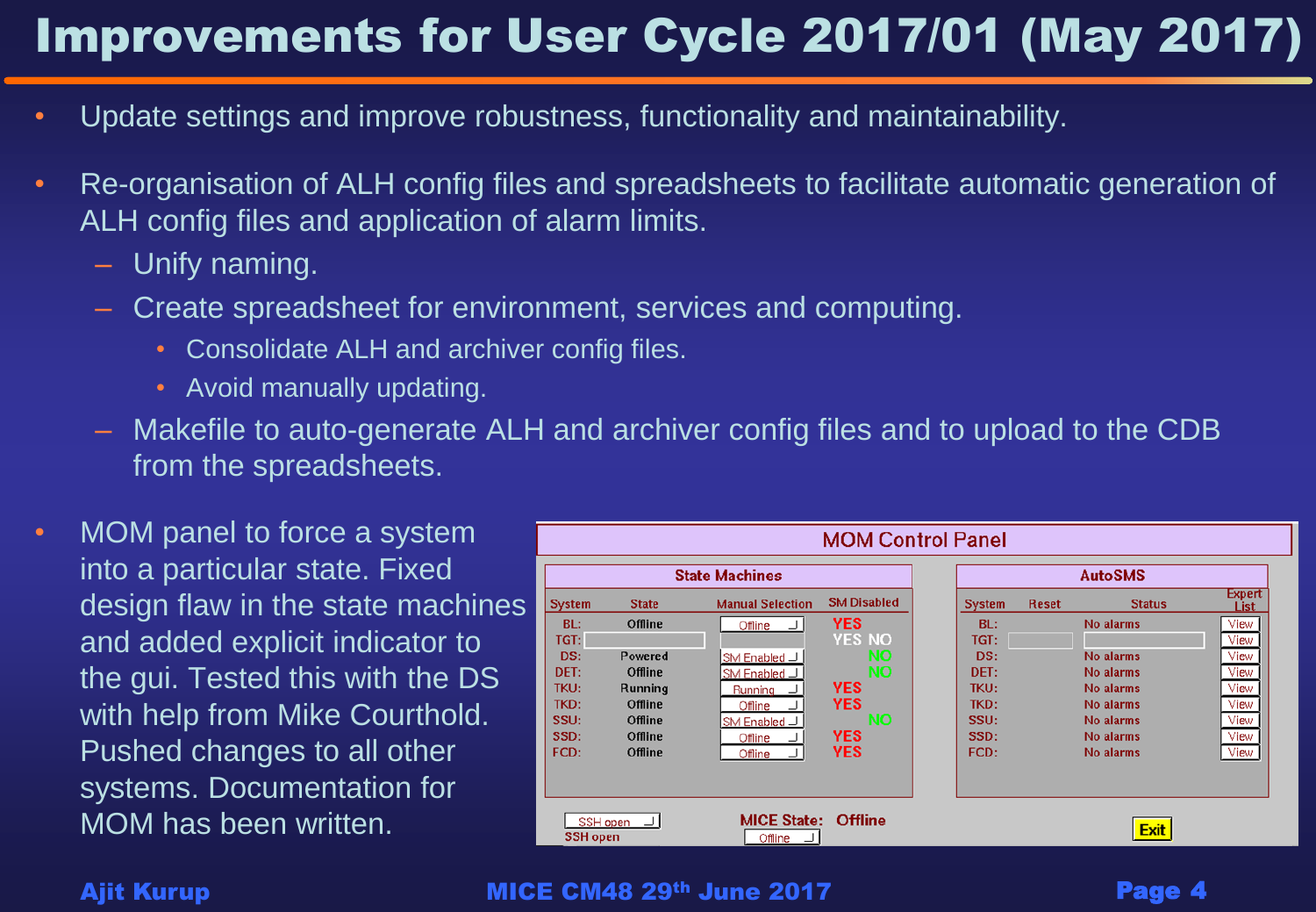#### Improvements for User Cycle 2017/01 (May 2017)

- Fixed problem with state machines restarting the Archiver after a state change by changing the port settings used for the Archiver web interface.
- Numerous other bug fixes.
- Tried having all systems in one ALH window.
	- Will make tracking down current alarm much easier but new format will be unfamiliar to shifters.
	- Interface becomes very clunky with many channels in one window.
	- Decided not to use this.
- Updates to spreadsheets with input from system experts.
	- First real test of the whole automated process of uploading spreadsheet data to the CDB, automatically generating ALH and Archiver config files and test that the state machines pick this up.
	- $\rightarrow$  Problem with spreadsheet data having to be hard-coded in the state machines!
	- $\rightarrow$  Problem with ALH filters.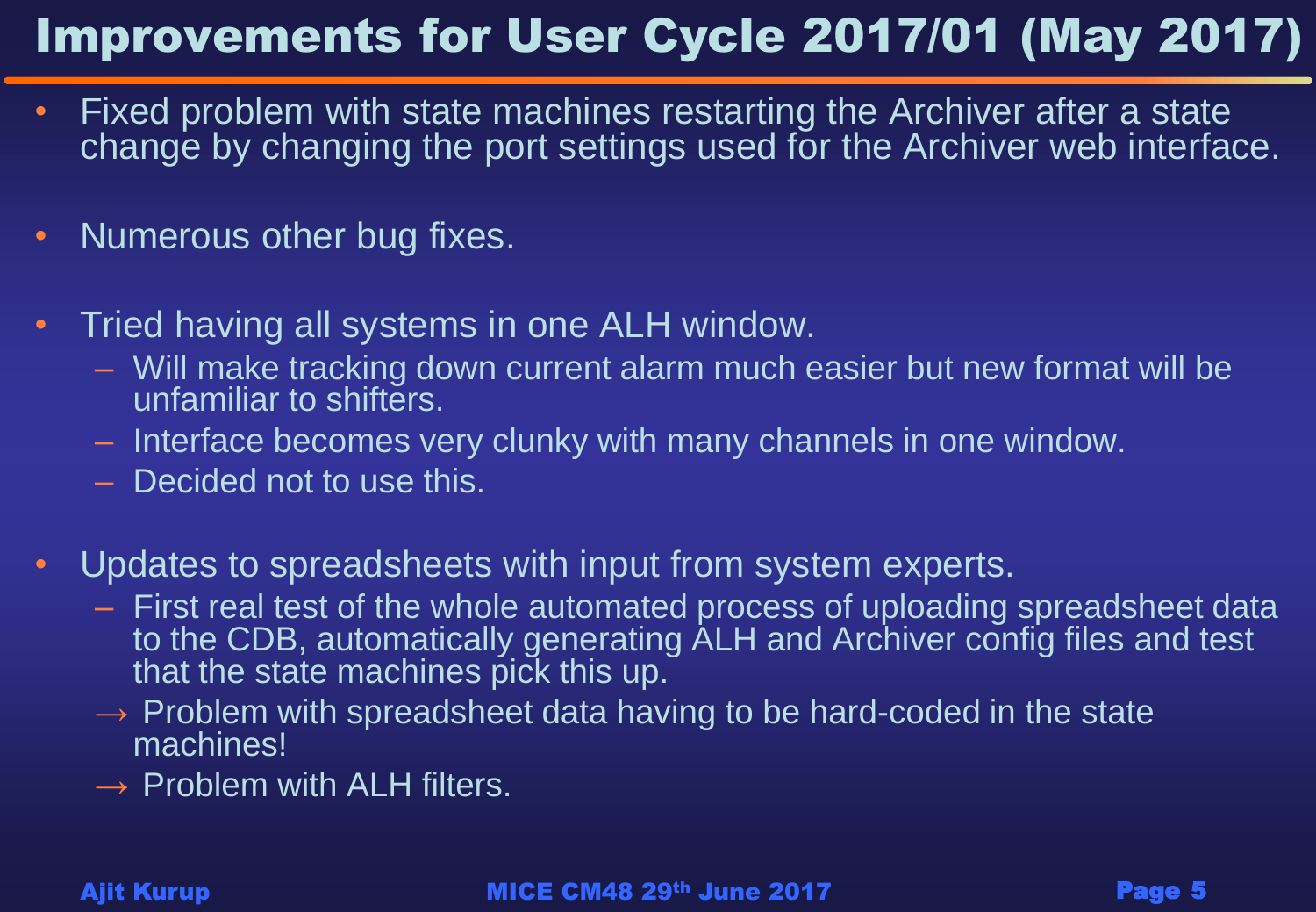#### Summary of User Cycle 2017/01 (May 2017)

- C&M was in a "mixed" state.
	- CDB had been updated so new limits were being used but PVs newly included in the spreadsheets were ignored.
	- Parts of the ALH config files were reverted back to make use of the alarm filtering.
		- Many known issues with corrupted read-back.
- SSU state machine was not working.
	- New design that Pierrick was still working on.
	- Was not applying PV limits and silently failing.
- Rewrite of the part of the state machines that apply PV limits.
	- Uses python script instead of state machine notation mixed with C.
	- Allows manually applying limits, verifying information in the CDB and checking limits have been applied correctly.
- Software was frozen so changes not applied to production version.
- Despite these issues data taking was not adversely affected.
	- Channel magnets were not being used.
	- A number of alarms were masked off due to known issues with hardware or alarm limits.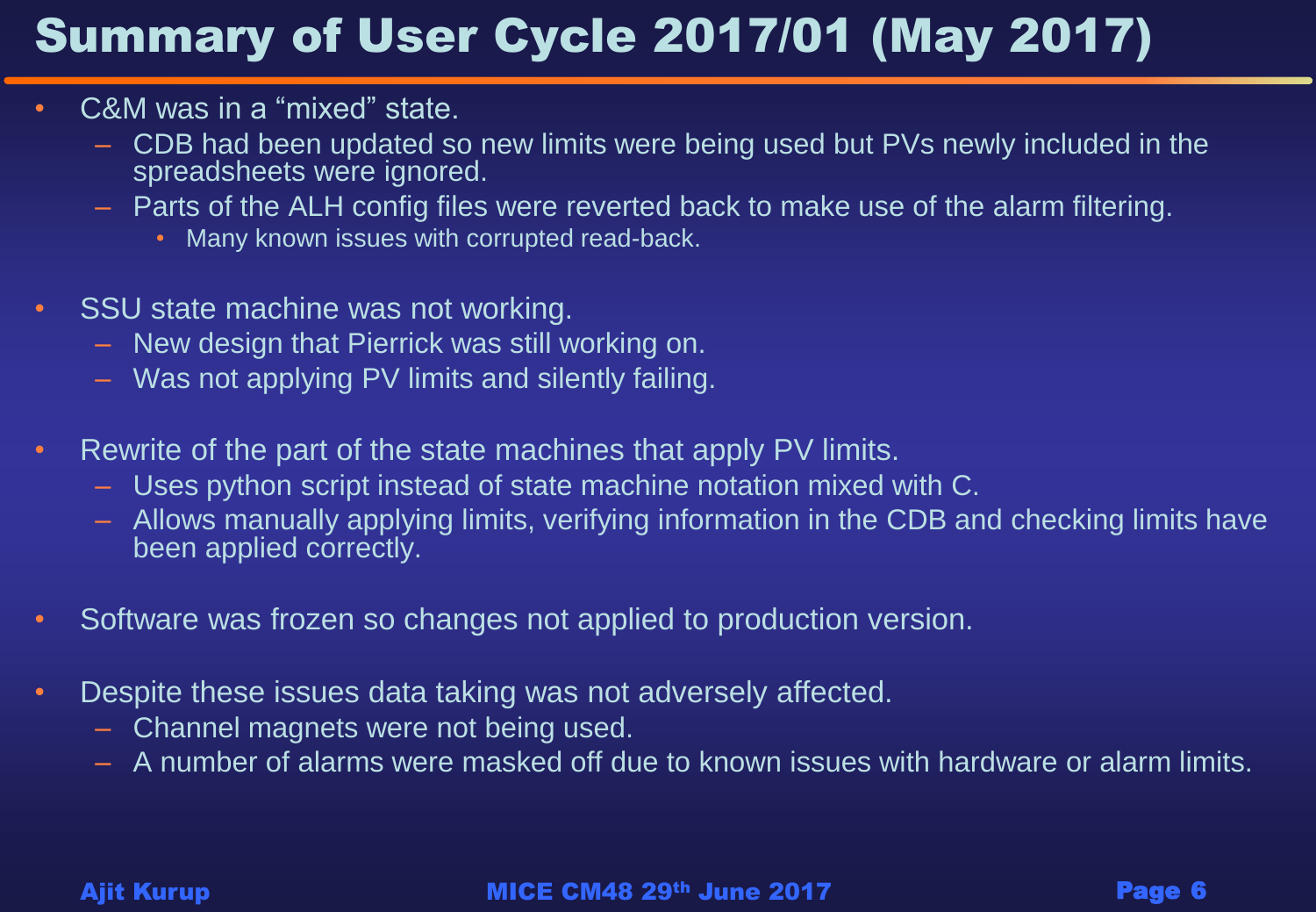#### Current Status - Improvements to Functionality

#### • State machines

- Now uses python script to set PV limits.
	- No need to hard-code spreadsheet data.
	- All systems updated, almost all have been tested.
	- Discovered design error in the CDB. Discussed with Janusz who will implement a simple fix.
- Removed functionality to mask off alarms that required hard-coding spreadsheet data.
	- Prevents the SM from disabling alarms automatically.
- Disabled restarting the Archiver.
- Alarm handler
	- Config files now auto-generated from spreadsheet keeping existing filter settings.
	- Pop-up gui with current value and limits now available for all channels.
- Archiver
	- Static config and fix to state machines means no drop-outs in archiving.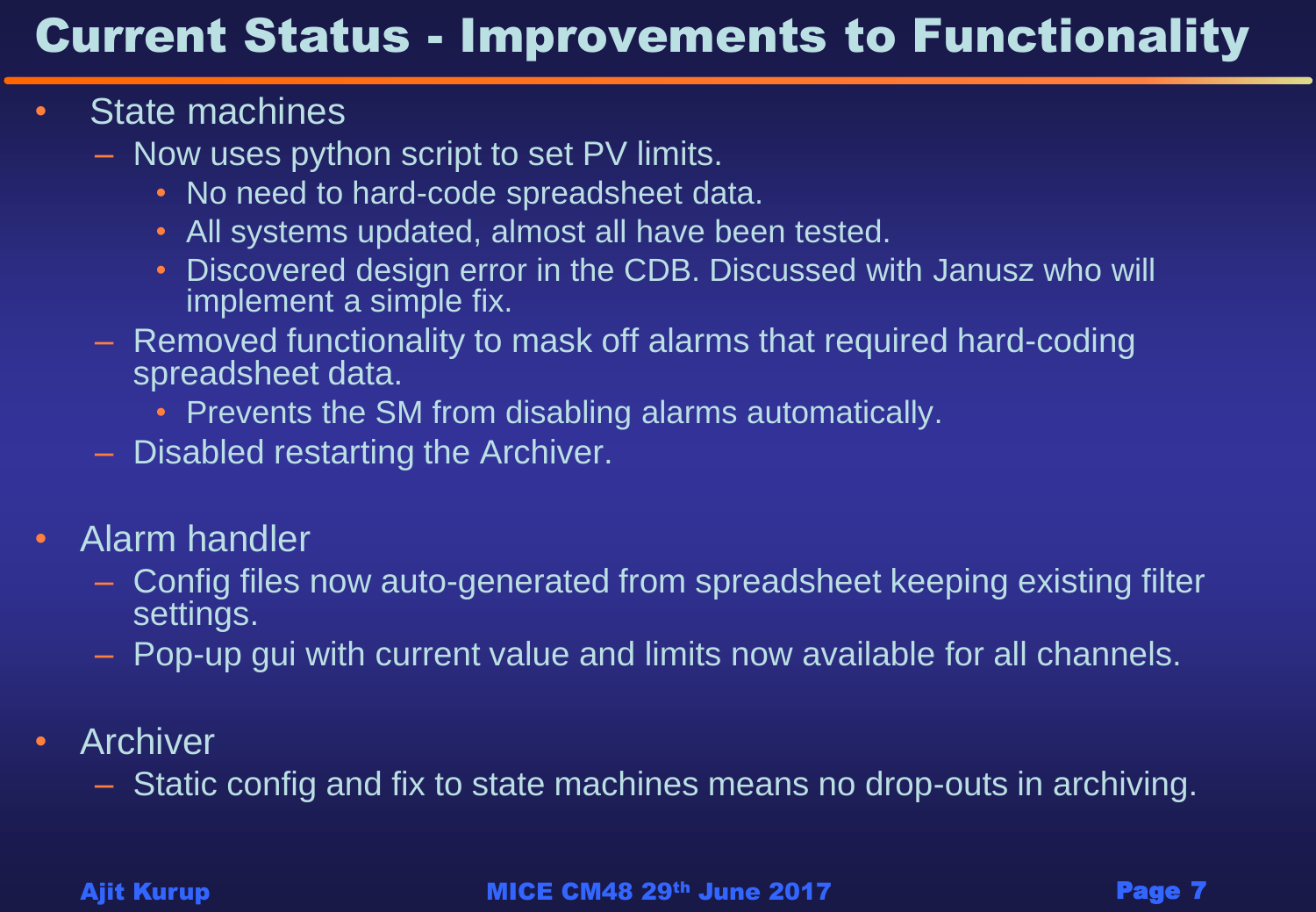# Preparations For Next Data Taking Run

- FC Fast Data Logger.
	- Labview based system maintained by Daresbury.
	- EPICS interface will be updated to allow automatic start of the logger.
	- Craig working on pushing software updates that James Wilson (DL) has made.
	- Current version tested during FC quench test.
		- Issue with signals going to the logger under investigation.

#### •  $LH<sub>2</sub>$  monitoring.

- Proposal for secure remote monitoring during running with hydrogen more or less accepted by ISIS.
- Paolo has implemented the hardware solution.
- Updates to the ioc and gui that Pierrick wrote are in progress.
- Create spreadsheet to define what PVs will be included in the ALH and Archiver.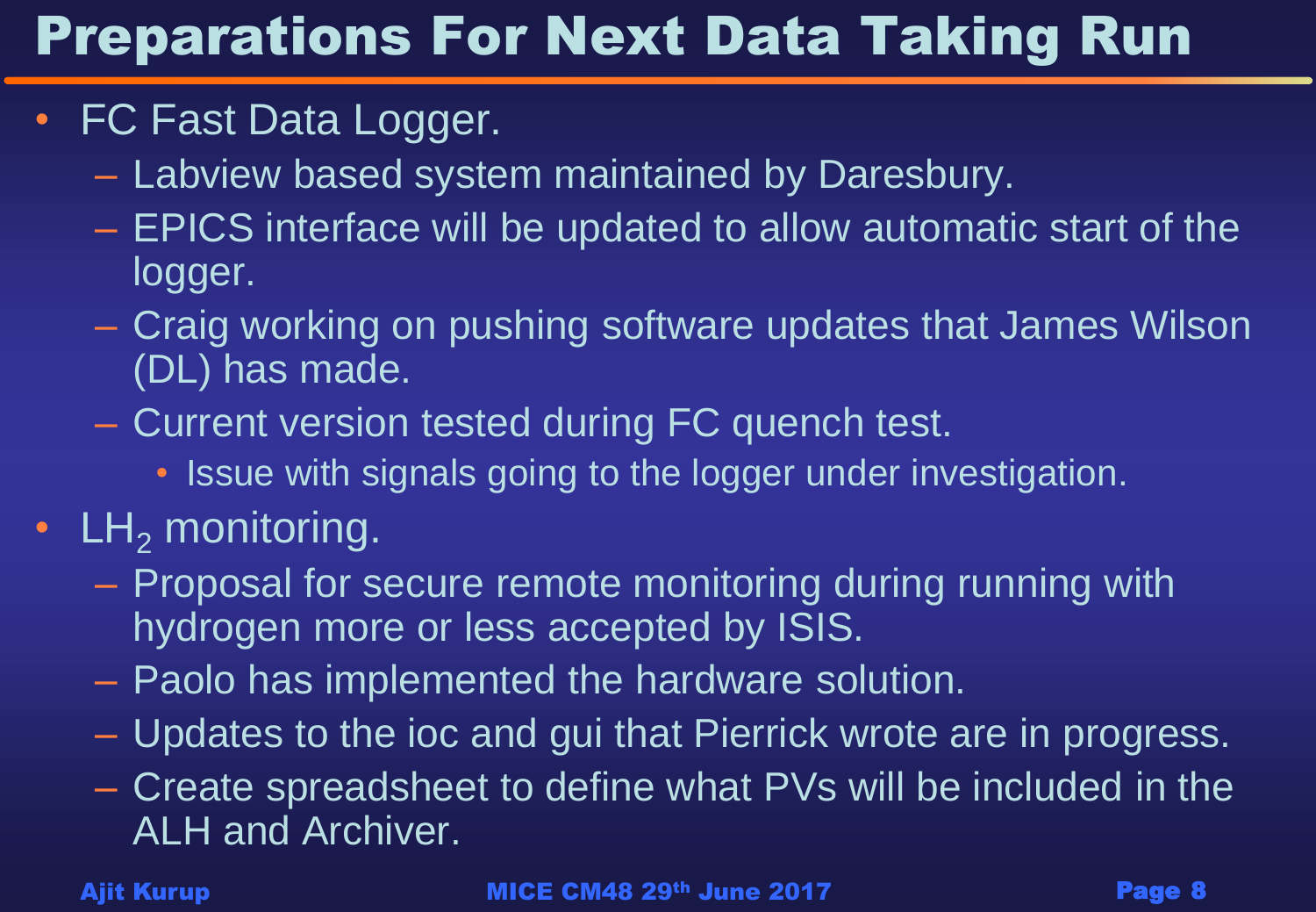## **Other Outstanding Issues**

- Need to fix the way non-numeric PVs (e.g. status bits) are dealt with by the state machines and ALH.
	- Preferred solution is to use numeric copies of the PVs.
	- Need to go through spreadsheets with system experts.
- Updates and bug fixes to the spreadsheets.
- Some of the beam loss information from ISIS is being lost.
- Communications problem with SSU CC1 and CC2.
	- Tested with Craig last week. Not a problem with the cable. Needs further investigation.
- Readout of new Tracker vacuum gauges.
- Communication error messages in ioc log files.
- Widespread CANbus watchdog failure.
	- Detailed discussion with Pete Owens, Craig, Paul H. and myself.
	- Exact cause unknown, still under investigation.
	- Need to review if the way in which equipment shuts down in the event of a failure is safe.

Ajit Kurup **MICE CM48 29<sup>th</sup> June 2017 Page 9**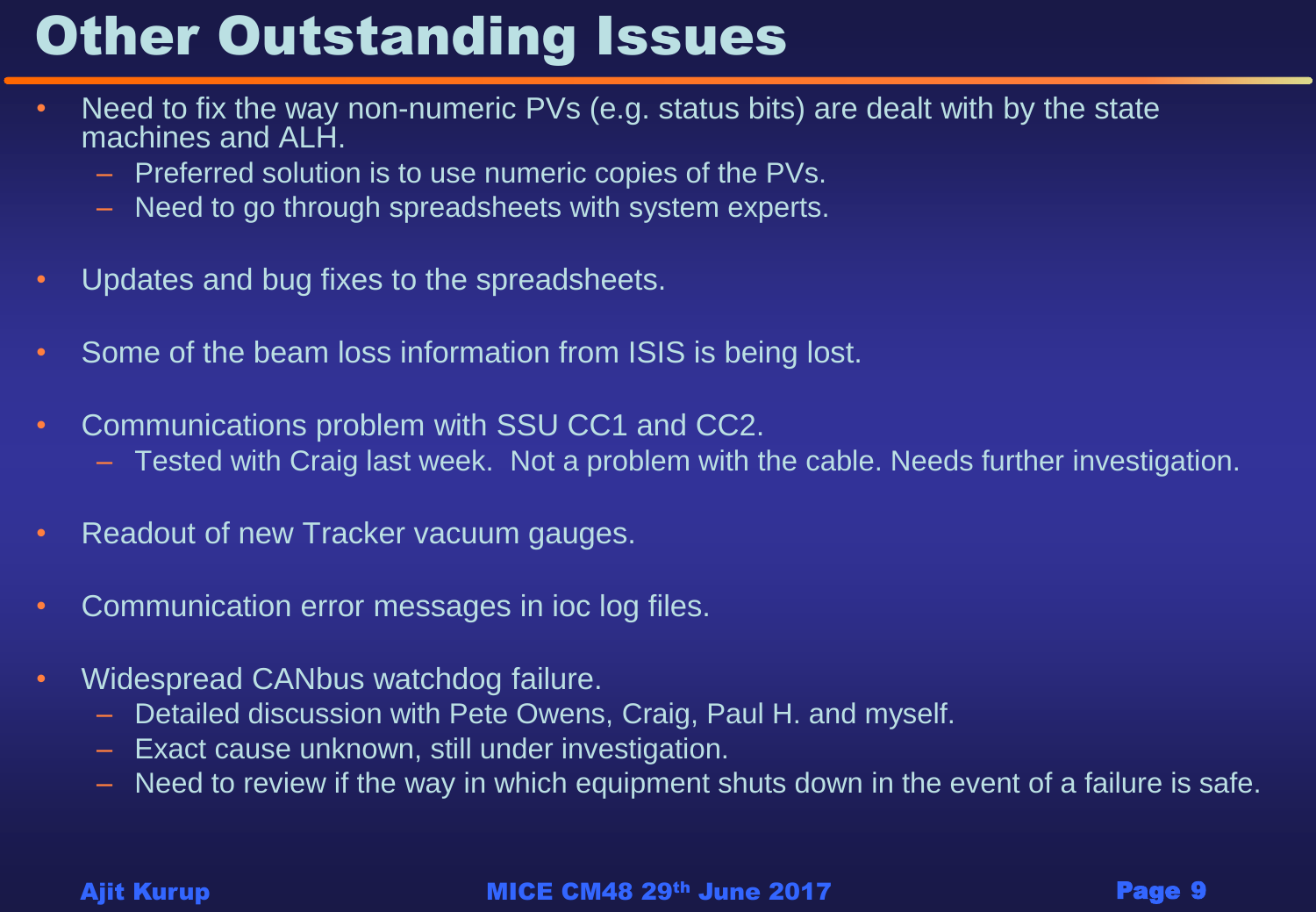## **Other Outstanding Issues**

- Document MOM/DC procedures for:
	- Start of run
		- Ensure state machines are running and in the correct state.
		- Restart ALH, check and mask off alarms based on the list of known issues.
	- Manual state change of DS after end of run. Agreed with Mike Courthold as safest way to run DS.
- Need to decide how to handle alarms limits for PVs not in current state.
	- These will be in the ALH and will alarm based on last setting.
- A number of small bug fixes and improvements and a fair amount of code clean up that are low priority.
- List of issues following Cycle 2017/01 prepared by Henry. See <http://micewww.pp.rl.ac.uk/projects/operations/wiki/Cycle201701issues>
	- Henry and I reviewed these last week.
	- Many hardware issues to be followed up by system experts.
	- C&M issues
		- Either fixed by recent updates or are in progress.
		- Others require updating alarm limits with input from system experts.